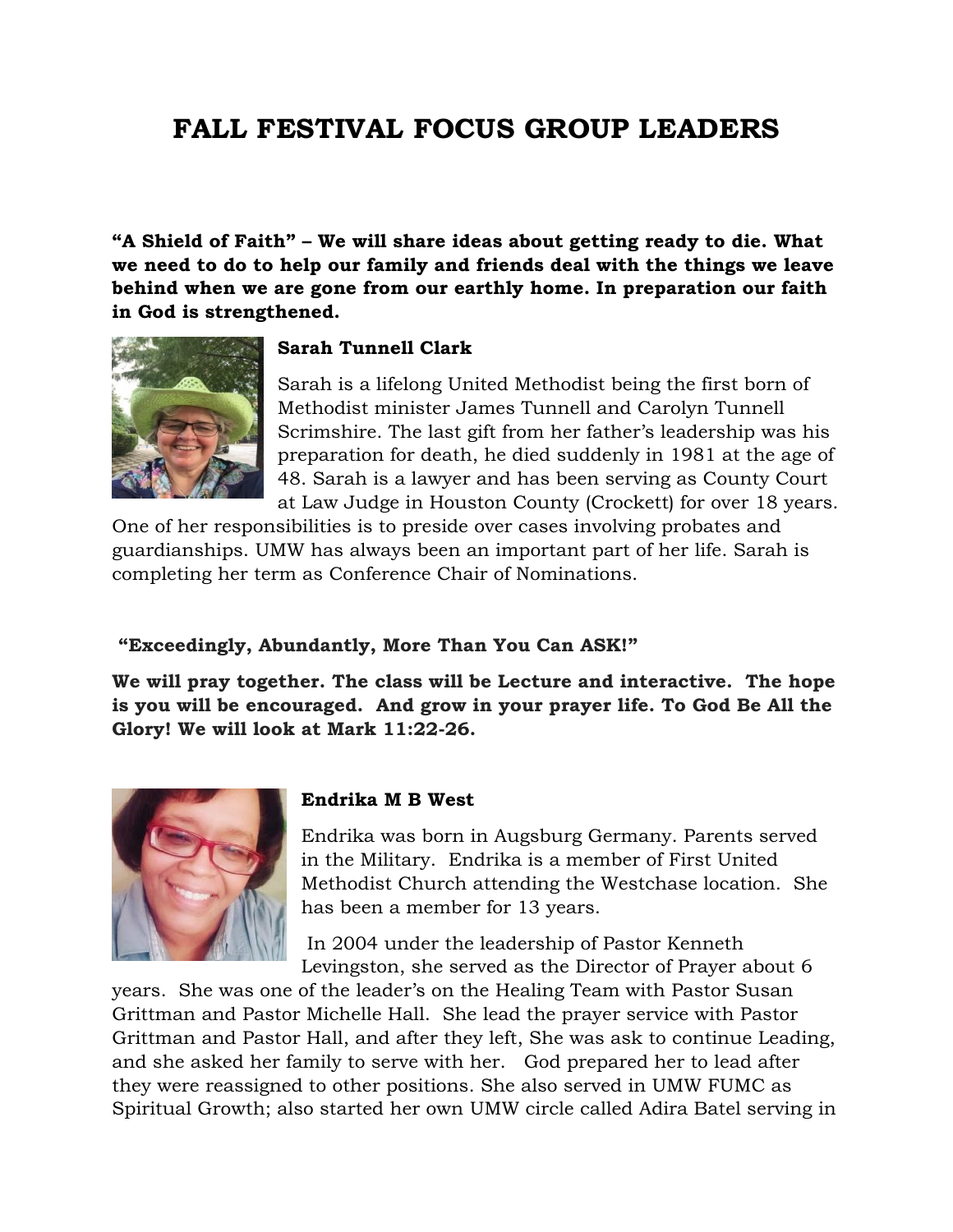both. Later she would go on to be District UMW Spiritual Growth- Central South, which she served two terms. Then District UMW Vice-President she served until she became, Texas Conference UMW Vice-President. She also served in her church in volunteer work and vacation Bible School every year until about 2011. She served in the choir and on the Praise Team until 2011. She served on the FUMC Administration Board as well. She attended Mission U and the Emmaus Walk #34.

Endrika West has served in the areas of prayer, teaching, speaking and more. From 2010-2014, she worked with the youth at the Krause Center and the COMET program with AISD. She has served in the community as well as Serving on the AISD Bond Committee and serving on the Pastoral Committee at AISD by invitation from the superintendent Mr. Chambers, She is not a Pastor, by invitation she sit on that committee for the community of Alief. She has served as Texas Conference UMW Vice President from fall of 2015-2016 finishing another's term, and 2016-2018 her own term. She graduated from the Prayer Academy in 2014. She attended College Of Biblical Studies.

Endrika is married to Keith L West. Both serving as Minister's for Our Lord. They both come from families of Minister's and Pastor's. They have been married 36 years. They have six children and two grandchildren and a niece they are raising. Endrika homeschooled all their children.

Endrika Brady West is answering God's call to bring truth to all through the Gospel. Encouraging them to stay on the path that leads to Jesus Christ. In this endeavor and for every moment of this journey she gives God all of the glory!

## **"Qualities of Christians Faith"**

 **In my class we will focus on Qualities of Christians Faith.**



## **Rev E. Lorraine Brown**

Rev Brown was born in Greenville, Texas, grew up in small community five miles east of Greenville. She attended public school in this small community and graduated from Commerce High School. Immediately after graduation, she went to Prairie View A&M University, where she received a Bachelor of Science Degree in Laboratory Medicine. She

worked many years in Laboratory Medicine, and is a second career pastor/minister.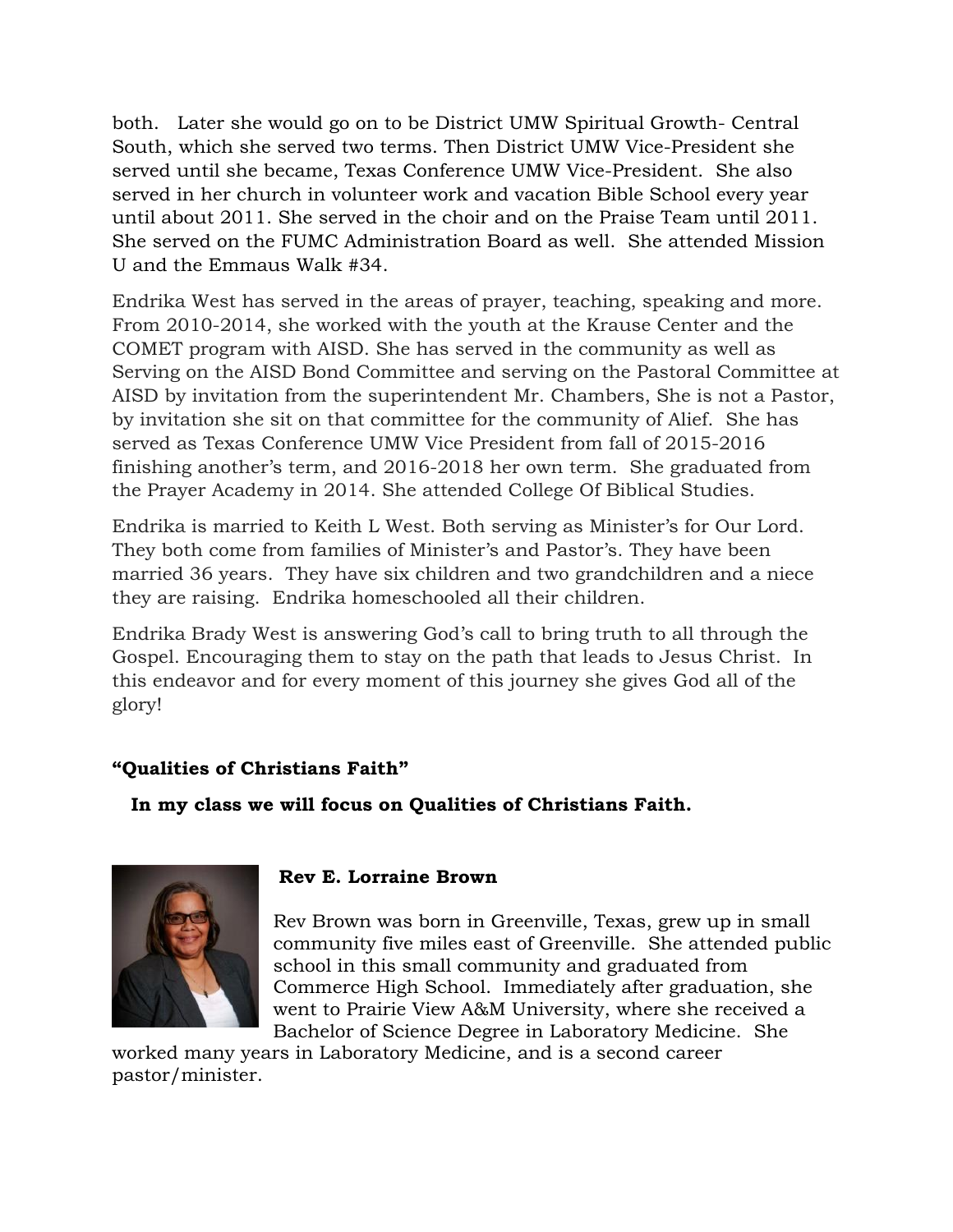After answering her call to ministry, she attended Southern Methodist University's Perkins School of Theology, where she received a Masters of Divinity. She is an Ordained Elder in the Texas Annual Conference of the United Methodist Church. She is also a Certified Spiritual Director, a certification she also received through SMU'S Perkins School of Theology.

She has been active in various roles at both the Conference and District Levels of the Texas Annual Conference. She currently serves on the Conference Board of Ordained Ministry, and hold the position of Chairperson of Clergy Mentors. Is also on the District Board of Ministry in the East District of the Texas Annual Conference and a member of the District Leadership Team.

She is the proud mother of three sons. The grandmother of seven granddaughters and one great-granddaughter. Her granddaughters are truly the love of her life. Rev E. Lorraine Brown is an avid lover of sports (baseball, football, basketball, and tennis). She loves spending time alone with God and in community through Prayer and Bible Study.

# **The Art of the Journal: Taking Time with God**

**This focus group will be about learning to take time with God by writing things down: gratitude, scripture, petitions and reflections. These will aid in guiding spiritual growth, even in the smallest of ways.**



## **Ashley Johnson**

Ashley's class will be about learning to take time with God by writing things down: gratitude, scripture, prayers, petitions, and reflections.

She has been married to her husband and best friend, Michael, for 13 years. She has two spirited boys-- Lex, who is 11 years old, and Rigel, who is 6. She currently work's at Lufkin Middle School as a 7th grade science teacher and find ways to minister to her students through grace and love. She has a degree in Psychology from Stephen F. Austin State University; and is a graduate of UT Arlington with a Master's in Curriculum. In addition she also has taken up art journaling as a hobby, allowing her to share her gifts even more.

She is a member of First United Methodist Church in Nacogdoches. She currently serves as the UMW Unit Vice President for Nacogdoches First United Methodist Church and Communications Coordinator for the East District United Methodist Women.